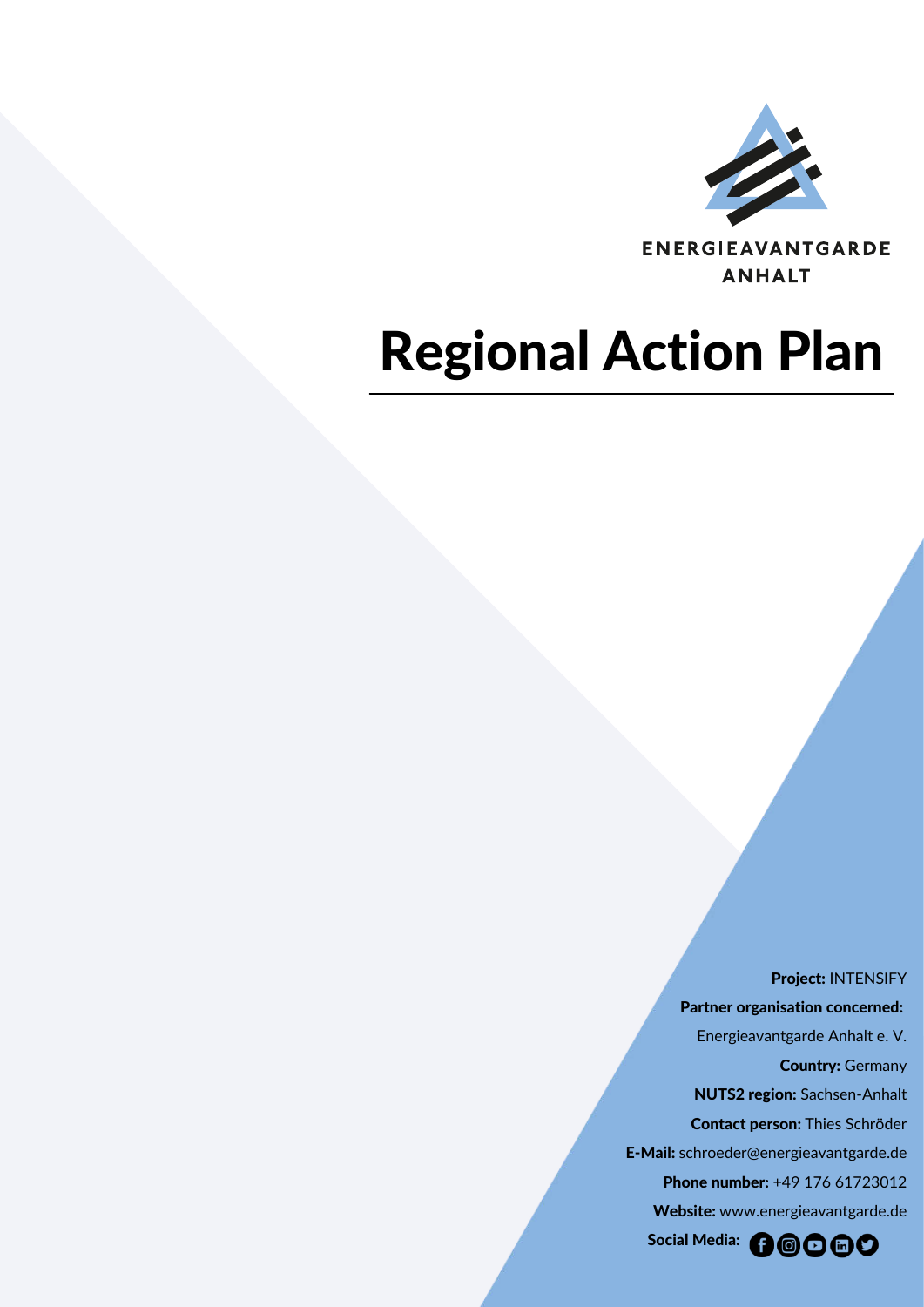## INDEX:

| 01 Policy Context                        | З  |
|------------------------------------------|----|
| 02 Details of the actions envisaged      | 5  |
| Action 1                                 | 5  |
| 1. Relevance to the project              | 5  |
| 2. Connection with the policy instrument | 6  |
| 3. Nature of the action                  | 7  |
| 4. Stakeholders involved                 | 12 |
| 5. Timeframe                             | 12 |
| 6. Costs and Funding Sources             | 13 |

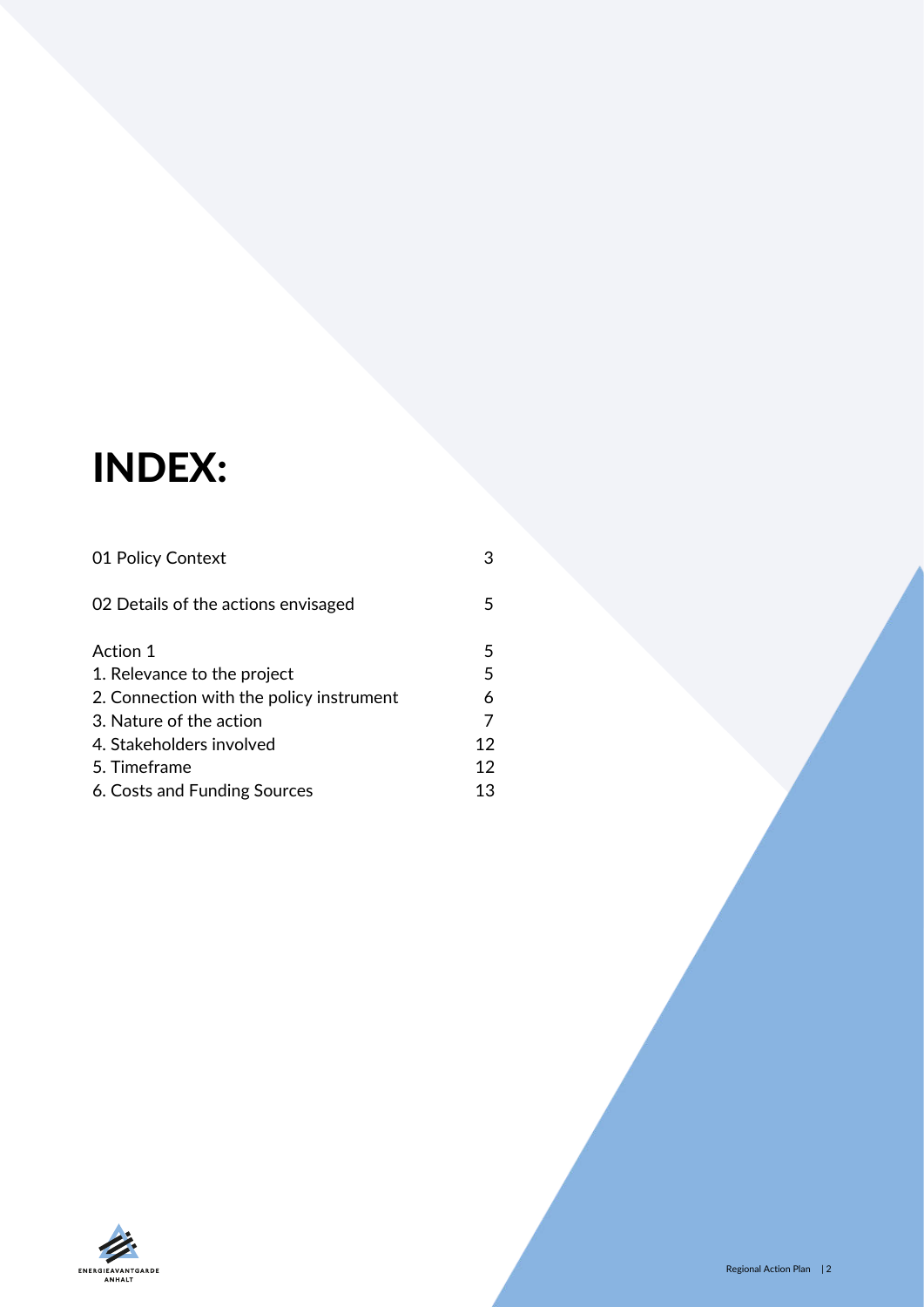<span id="page-2-0"></span>

#### The Action Plan aims to impact:

- Regional development of policy instrument

#### Name of the policy instrument(s) addressed:

- KEK - Klima- und Energiekonzept Sachsen- Anhal (Climate and Energy Concept Saxony-Anhalt)

- Ministry of Infrastructure and Digital Assets (previous Ministry for Regional Development and Transport - MLV)

- Regional Climate Protections Strategies like European Energy Award (Dessau-Roßlau)

#### Further details on the policy context and the way the action plan should contribute to improve the policy instruments:

At the start of the project, the Energieavantgarde Anhalt intended to use the ERDF - Operational Program of Saxony-Anhalt 2014-2020 from the Ministry for Regional Development and Transport - MLV, but since it ended in 2020, we decided to additionally focus on Saxony-Anhalt`s coalition agreement 2016 – 2021, which gives us a better opportunity of improving it. This coalition agreement is called the [KEK - Klima und Energie Konzept](https://mule.sachsen-anhalt.de/fileadmin/Bibliothek/Politik_und_Verwaltung/MLU/MLU/04_Energie/Klimaschutz/00_Startseite_Klimaschutz/190205_Klima-_und_Energiekonzept_Sachsen-Anhalt.pdf) (Climate and Energy Concept). This additional year gives us the opportunity to accomplish significant improvements in our focused fields of sectorcoupling/balancing between energy sectors. Furthermore, in the new coalition agreement, Anhalt set a new climate protection target for the state of Saxony-Anhalt equivalent to 31.3 million Tons of CO2 by 2020. The KEK also gives a more detailed outlook on the further energy and climate policy requirements that are needed to reach the medium and long-term national and European targets for the years 2030 and 2050. The KEK lists five major goals: Energy (1), Infrastructure (2), transport (3), Industry and economy (4) and Agriculture, Land use, forestry, food (5). The Energieavantgarde will focus on goals 1, 3 and 4, but all of them are intertwined and need to be improved in order to reach the climate goals. With the upcoming elections on the 26th of September 2021, changes are to be expected, but we are in contact with the ministries, and they have assured us, that the KEK will continue.

Nevertheless, the ERDF of the Ministry of Regional Development and Transport MRDT continues to be the basis of our project because it reflects our ambissions to reduce CO2 emissions and offered initial inspirations. We designed our good practices according to the ERDF and believe we can make significant contributions to Saxony-Anhalt`s shift towards a low carbon economy in all sectors by focusing on the KEK, a long term active policy.

The Energieavantgarde Anhalt will support the implementation of KEK by discussion and developing up to three elements for a regional equilibrium circuit and testing these in the living-lab Anhalt (Reallabor Anhalt):

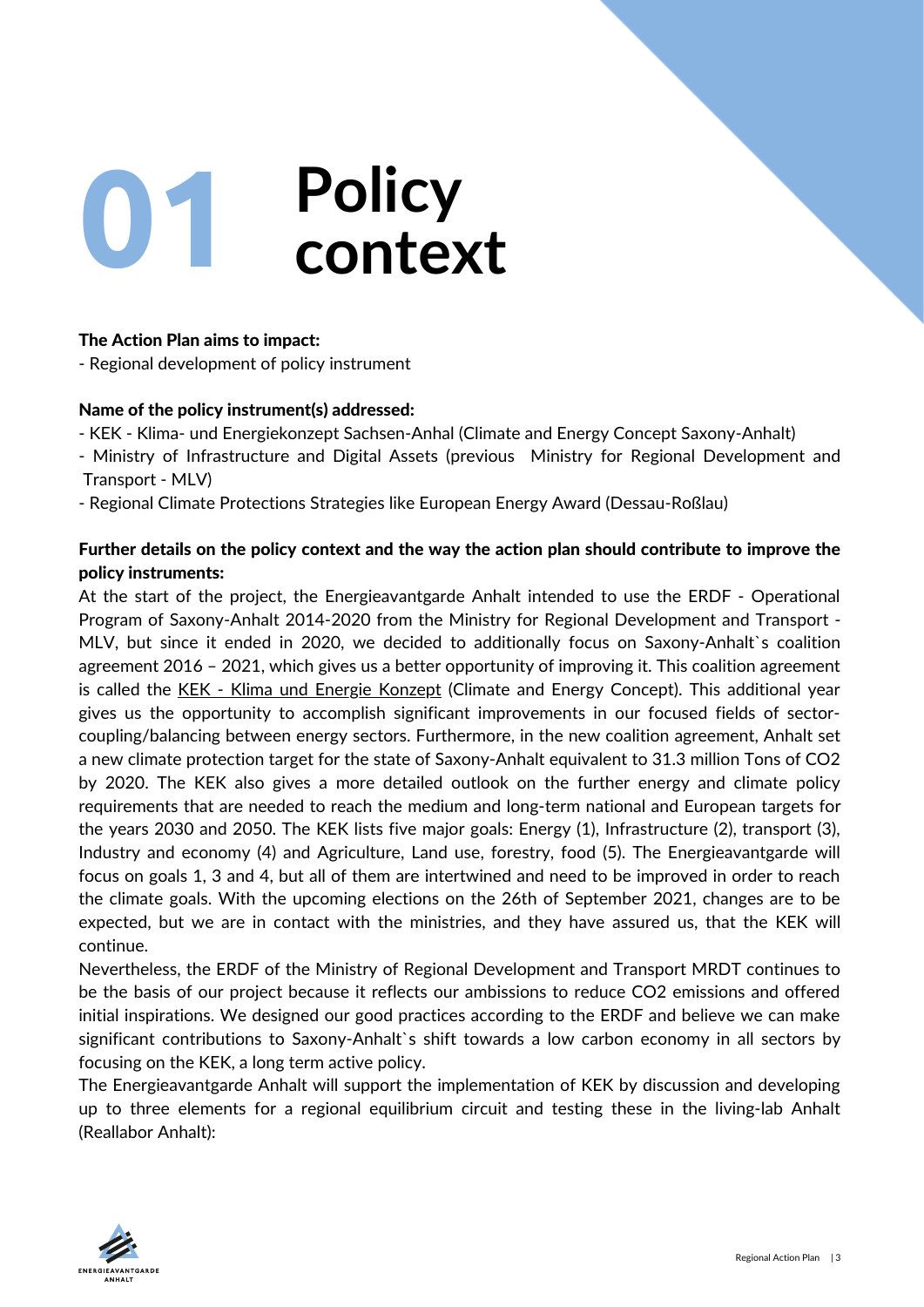- Mobility concept in Dessau-Roßlau, which uses and supplements existing infrastructure in order to test vehicle-to-grid prototypes in addition to CO2 emissions reducing mobility.
- Joint ventures are being discussed with the regional municipal utilities to accelerate the smart meter rollout and to understand the network expansion as a joint task of regional municipal utilities (cooperation with the InnoKoRes project).
- CO2 emissions reducing festival in a de-industrialised region in an effort to shift the populations perception of climate change and to enforce necessary changes in all areas in order to reach the climate goals - in cooperation with Ferropolis.

In our regional stakeholder group, we are currently discussing how the objectives of the MRDT guideline will be adapted to the objectives of the KEK (in the responsibility of the Ministry for Environment, Agriculture and Energy - MULE) in a revision of the regional development-objectives. We also discuss how to use already existing planning tools like the "Stakeholder Empowerment Tool" to support the KEK. Currently, the Stakeholder Empowerment Tool is being improved in the project Heimat 2.0. A CO2 balance sheet function is being designed, so that the population can better grasp the local situation.

Our aim is to support and improve the KEK through our good practices, which we will explain in detail in the following.

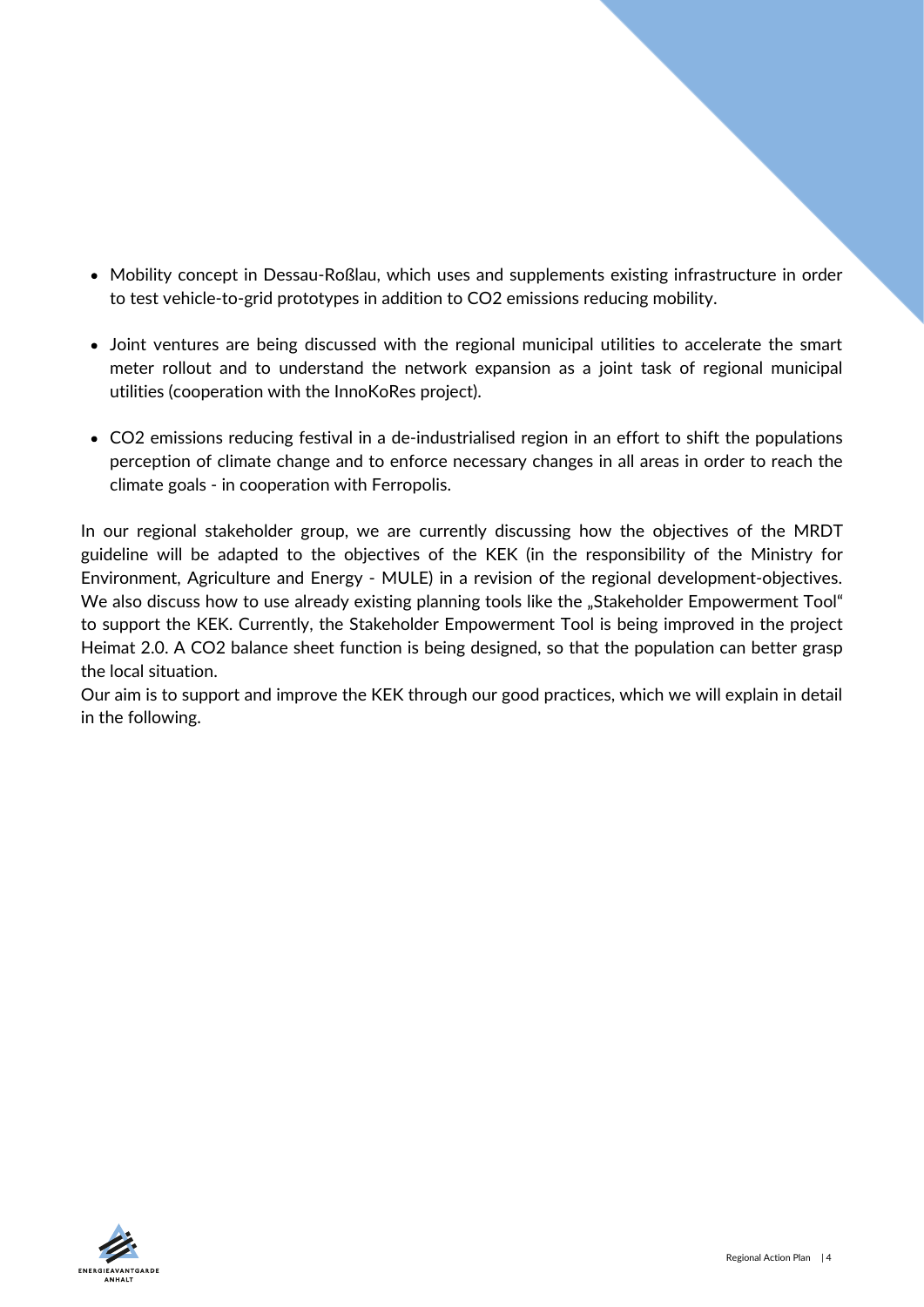# <span id="page-4-0"></span>**Details of the 02 actions envisaged**

### ACTION 1

#### Reduction of the CO2 emissions in the city Dessau-Roßlau though the development of an E-Mobility strategy

Objective: to reduce CO2 emissions in Dessau-Roßlau city centre and suburbs through e-mobility (bikes, LEV, cars) and community engagement and to encourage the population to adopt this new lifestyle and embrace its possibilities like car sharing.

**Vision:** To develop a low CO2 emission city by changing the transport sector.

Inspiration: Good Practice "Electric Vehicle Experience Centre" from Milton Keynes.

#### 1. Relevance to the project

One of the sectors responsible for the high CO2 emission rate not only in the Anhalt region, but in the whole country, is road traffic. The reasons are many, such as: the high number of exports, the geographical position, the German focus on car mechanics and development, the social mentality towards car use and the economic power of the automotive sector.

In the Anhalt region it is no different, which is why we decided to go ahead with this action that aims to impact this sector and reduce the associated CO2 emissions, with the city of Dessau-Roßlau as a pioneer and future example in the Anhalt- and other regions.

Like the Anhalt region, Dessau-Roßlau is an ageing city, which impacts the mobility of citizens. It is, on the other hand also a student city, due to the Bauhaus and the University of Applied Sciences (Hochschule Anhalt). Its location and the presence of the Elbe and Mulde rivers make Dessau-Roßlau a "bicycle town", thanks to the mostly flat terrain.

The intensive interweaving between the city and the surrounding area, between places of residence, work and shopping, has so far resulted in a high volume of traffic (commuters). This tendency will weaken as a result of new developments in the area of purchasing and home office. In the future, it will rather be about a lively, multifunctional city center with more quality of stay and less car traffic. The traffic turnaround for Dessau-Roßlau is also a turn towards a city center that is worth living in.

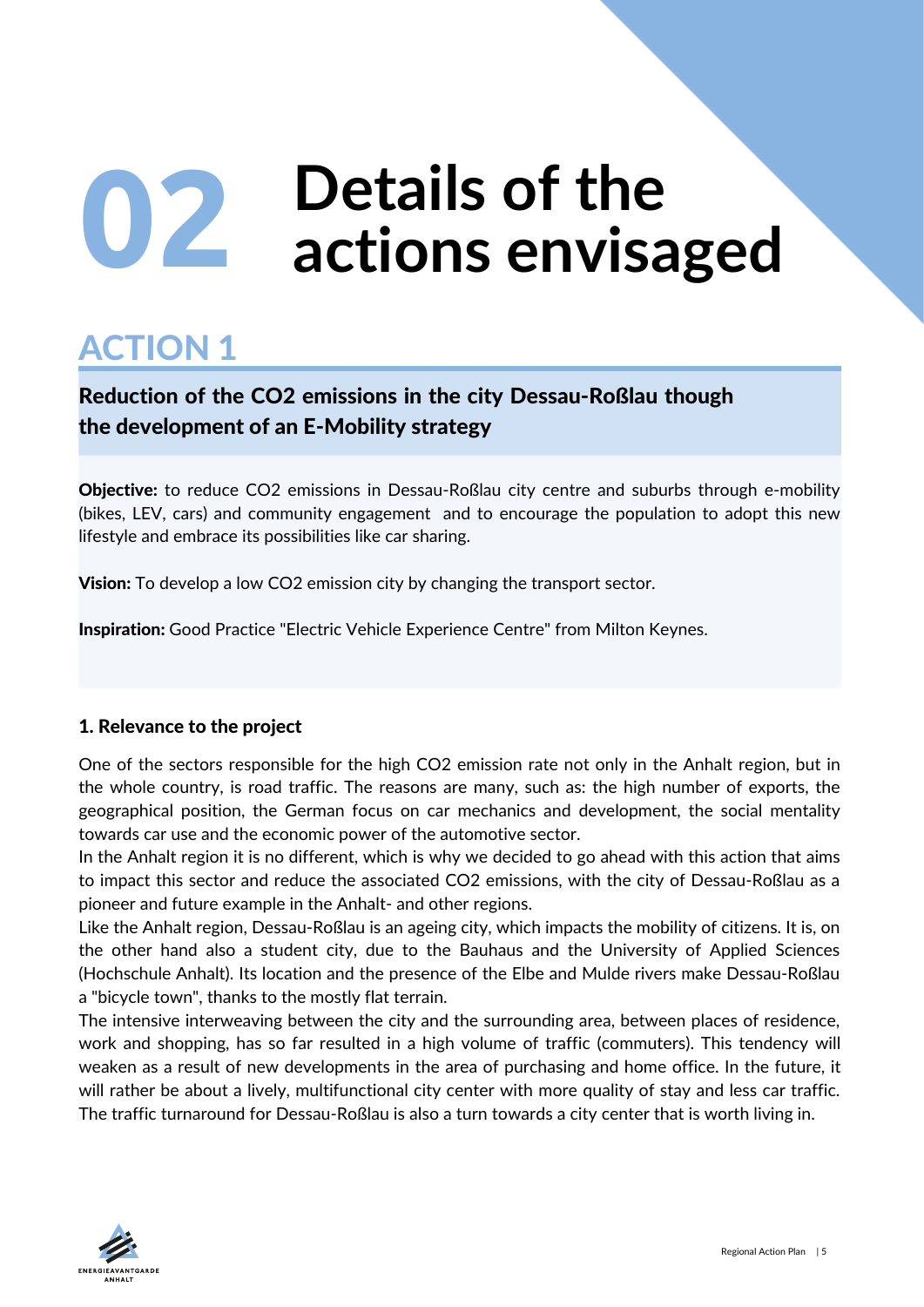<span id="page-5-0"></span>We also have in our favour the current legal pressure from the EU that has generated a growing commitment to electric vehicles, which demonstrates the need for the adoption of e-mobility and the extinction of fossil fuels in the near future. This shift will have significant implications for Germany, since one of the major economic sources is the car production. Additionally, this major change will have a commercial as well as social impact.

As the aim of INTENSIFY defines, the reduction of CO2 emissions is only achieved through community involvement and engagement. In our case, this factor is undoubtedly decisive, since the overwhelming majority of road traffic in the city centre is private transport.

The city had a long felt need to change the transportation city, but struggled to solve the issue, due to the need of involvement of public and private entities and change of very rooted social and commercial habits. When we learned about the example of Milton Keynes' Good Practice, "Electric Vehicle Experience Centre", we understood that implementing a similar center in the Anhalt region could be the solution that the city of Dessau-Roßlau had been looking for.

The exchanges of experience and study visits we made in September 2018 and October 2019 to Milton Keynes and the INTENSIFY-visit in Dessau-Roßlau in 2019 proved that it is possible to implement this idea, despite all the difficulties and complexities, and that the two cities have several similarities. The coincidence of the geographical position of Dessau-Roßlau in relation to the city of Berlin and of Milton Keynes in relation to London was an added motivation for the implementation of this inspiration in our region. Just as in England, the town of Dessau-Roßlau has a large number of workers who live in and nearby Berlin and commute frequently between towns – and vice versa. For years we have been struggling with the fast train connection between Berlin and Dessau-Roßlau, a problem made worse by the relocation of the Federal Environment Agency (Umweltbundesamt - UBA) from Berlin to Dessau-Roßlau.

The feedback received from Milton Keynes regarding the implementation of the "E-Vehicle Experience Centre" and the feedback and engagement of the community is an important factor that makes us believe in the success of this action.

#### 2. Connection with the policy instrument

As discussed above, our first good practice aims to directly support the KEK by implementing an E-Mobility Centre in Dessau-Roßlau. As mentioned, one of the major goals of KEK, the third one, is to transform how transport is done in Dessau-Roßlau. We directly support this goal, by developing an E-Mobility Information Centre. Through this we want to enable the population to educate themselves about what alternatives exist to traditional, gasoline powered automobiles. Through this we hope that more people will switch to environmentally friendly alternatives, like car sharing services or e-bikes. Additionally, involving the population in changes and making them a part of them, reduces resistance to new implementations introduced by policy makers and increases overall acceptance and success. Fewer cars makes the streets safer for more pedestrians and bikes while at the same time reducing CO2 emissions.

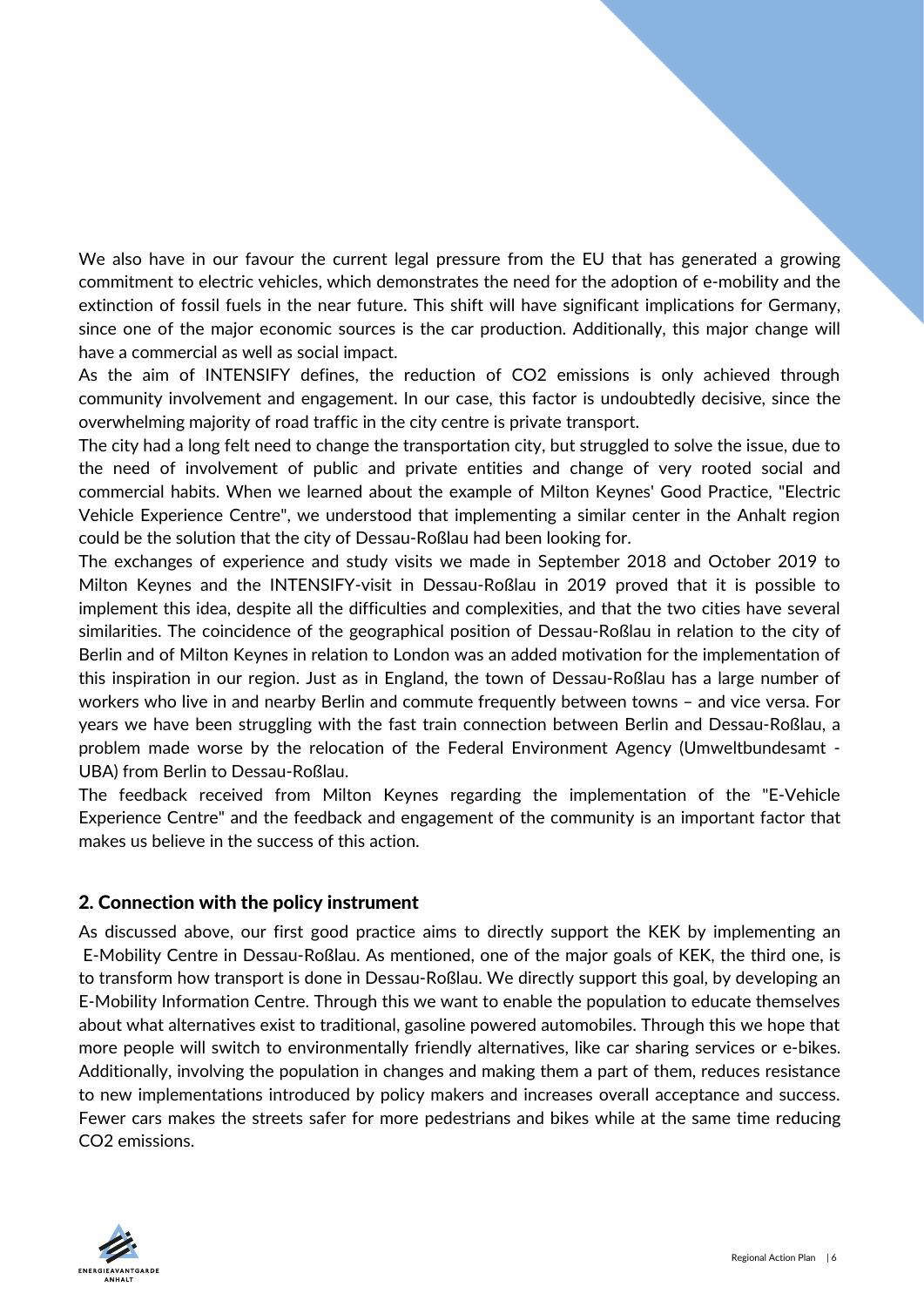#### <span id="page-6-0"></span>3. Nature of the action

The main goal of Action 1 is to change the mentality and habits of the Dessau-Roßlau community about mobility. By community we mean inhabitants, workers, students and all people who are daily or frequently part of city life.

This goal is of course related to the overarching aim of the INTENSIFY project. We can only change the mentality and habits of the community if we work on engaging them in the need to reduce CO2 emissions produced by the current style of mobility.

The CO2 benefit will be measured after November 2021 in cooperation with the Climate Manager of the city of Dessau-Roßlau.

All activities that are planed contribute to the main activity from Action 1: the E-Mobility Information Centre.

EAA is cooperating with the Climate Manager of Dessau-Roßlau aiming to contribute to the Climate Concept that is being written right now in compatibility with our Policy Instrument KEK. All activities aim to impact directly the Policy Instrument KEK specifically in terms of mobility ("Maßnahmen im Handlungsfeld Verkehr und ihre Priorisierung"/ "Measures in the field of action Transport and their prioritisation") and also the Ministry of Infrastructure and Digital Assets.

Furthermore EAA is working with the different regional Stakeholder that can contribute to the implementation from this action and though it impact the Policy Instruments. Our important stakeholders include the representatives of the Ministry of Regional Development and Transport (MLV), whose guideline valid until 2020 was initially also our policy instrument. In the new legislative period, the newly structured Ministry of Infrastructure and Digitalisation is now working on new guidelines in the area of climate protection and mobility. Here, we are actively influencing the ministry and members of the regional parliament and bringing the results of the intensify project into the discussion as good examples.

We also keep contact with an INTERREG Project Partner from Erfurt (Germany) that is working in the project "Prioritizing low carbon mobility services for improving accessibility of citizens", exchanging experience and ideas that can also develop our work in the region.

We will implement different activities (the information about costs and funds can be accessed in 6.):

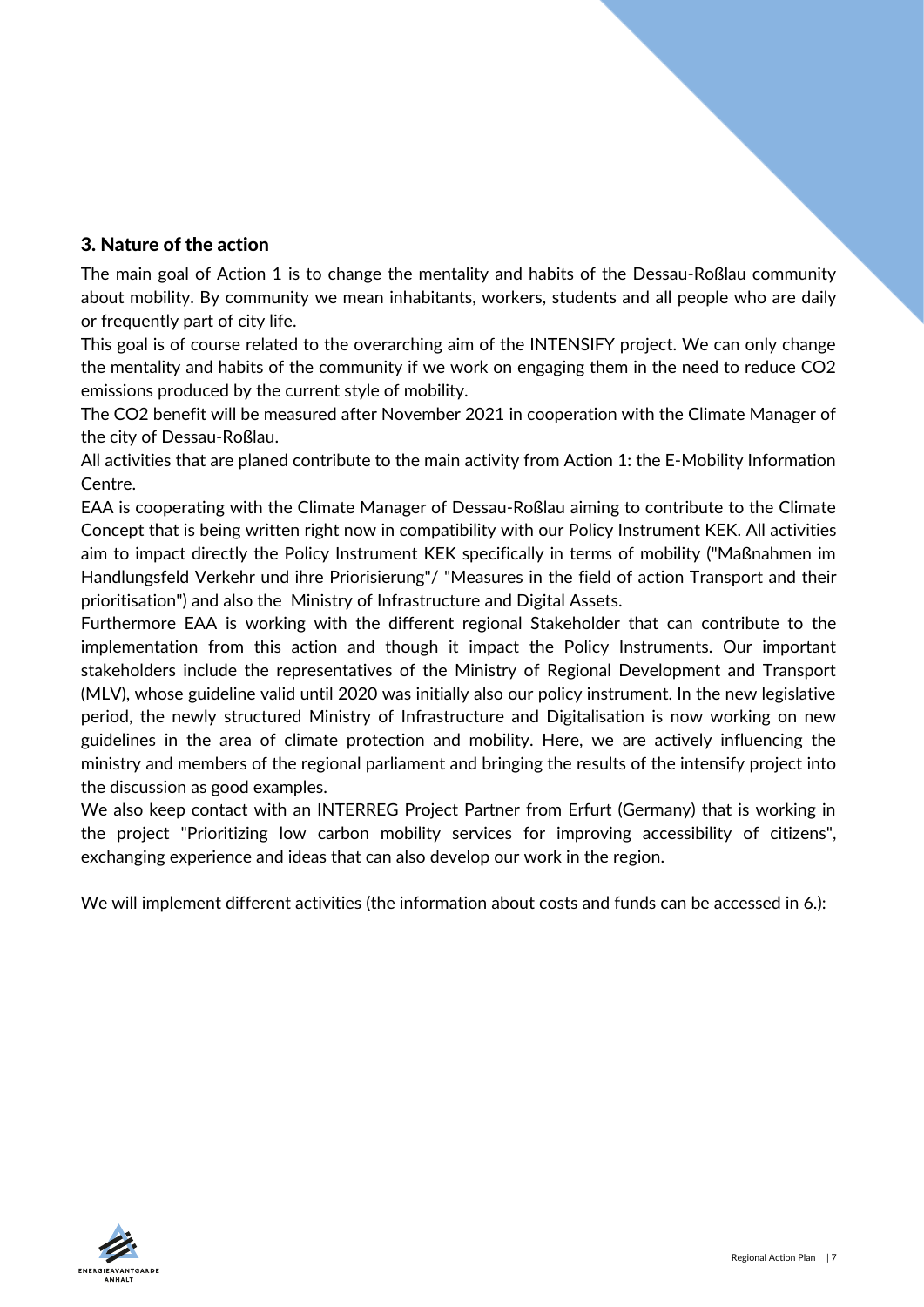|                   | <b>Activities</b>                                                                                                   | <b>Description</b>                                                                                                                                                                                                                                                                                                                                                                                                                   | <b>Organization</b>                                                                                                               | <b>Timeline</b>                               | <b>Objective</b>                                                                                                     | <b>Measurement</b>                               | <b>PI</b> influence                                                                                                                                                         |
|-------------------|---------------------------------------------------------------------------------------------------------------------|--------------------------------------------------------------------------------------------------------------------------------------------------------------------------------------------------------------------------------------------------------------------------------------------------------------------------------------------------------------------------------------------------------------------------------------|-----------------------------------------------------------------------------------------------------------------------------------|-----------------------------------------------|----------------------------------------------------------------------------------------------------------------------|--------------------------------------------------|-----------------------------------------------------------------------------------------------------------------------------------------------------------------------------|
| <b>Activity 1</b> | "Zukunftsreise"<br>(Journey into the<br>future)                                                                     | This conference<br>aims to give<br>voice to the<br>community of<br>Dessau-Roßlau<br>and discuss<br>topics that are<br>considered<br>important to the<br>future of the<br>city. The<br>community<br>considers<br>"Mobility" a<br>importante topic,<br>what give as the<br>opportunity to<br>share our action<br>and work<br>together with<br>the community<br>and city to<br>implement it.<br>(For more details<br>please read 3.1.). | City of Dessau-<br>Roßlau in<br>cooperation with<br><b>Culture Forum</b><br>Dessau (EAA is a<br>partner)                          | From<br>October 2021<br>until<br>October 2022 | At least 1/3 of<br>the participants<br>considered this<br>action important<br>for the future of<br>Dessau-Roßlau     | Feedback from<br>the participants<br><b>News</b> | <b>Climate Concept</b><br>from the city of<br>Dessau-Roßlau<br>in compatibility<br>with the KEK<br>(Climate and<br><b>Energy Concept</b><br>Saxony-Anhalt)<br>from Germany. |
| Activity 2        | E-Mobility Day<br>dedicated to the<br>Action 1 in the<br>European<br><b>Mobility Week</b><br>2022 Dessau-<br>Roßlau | We not only<br>want to talk with<br>the community,<br>but we want to<br>give them the<br>opportunity to<br>experiment the<br>change.<br>For that reason,<br>we will<br>cooperate with<br>the city in the<br>European<br>Mobility Week<br>2022.<br>(For more details<br>please read 3.2).                                                                                                                                             | City of Dessau-<br>Roßlau<br>EAA                                                                                                  | September 2022                                | At least 1/3 of<br>the participants<br>considered this<br>action important<br>for the future of<br>Dessau-Roßlau     | Questionnaires<br>Interviews                     | <b>Climate Concept</b><br>from the city of<br>Dessau-Roßlau<br>in compatibility<br>with the KEK<br>(Climate and<br><b>Energy Concept</b><br>Saxony-Anhalt)<br>from Germany. |
| Activity 3        | Test Drive with<br>LEV and<br>PAKET-RAKETE,<br>XBus and similar.                                                    | We work<br>together with<br>partners that are<br>developing new<br>e-vehicles. We<br>want to give the<br>people the<br>opportunity to<br>use them and<br>collect the<br>feedback after<br>this experience<br>(For more details<br>please read 3.3.).                                                                                                                                                                                 | <b>WZB</b><br>Fraunhofer<br>IMWS, Olaf<br>Lange and FVK<br>GmbH<br>Paket-Rakete<br><b>Bus Constin</b><br>Innovation<br>And others | From<br>October 2021<br>until<br>October 2022 | At least 1/2 of test<br>drive participants<br>consider<br>transport<br>important for<br>future transport<br>of goods | Questionnaires<br>Interviews                     | Chapter<br>"Mobility" from<br>the KEK (Climate<br>and Energy<br>Concept Saxony-<br>Anhalt) and the<br>new Ministry of<br>Infrastructure<br>and Digital<br>Assets.           |

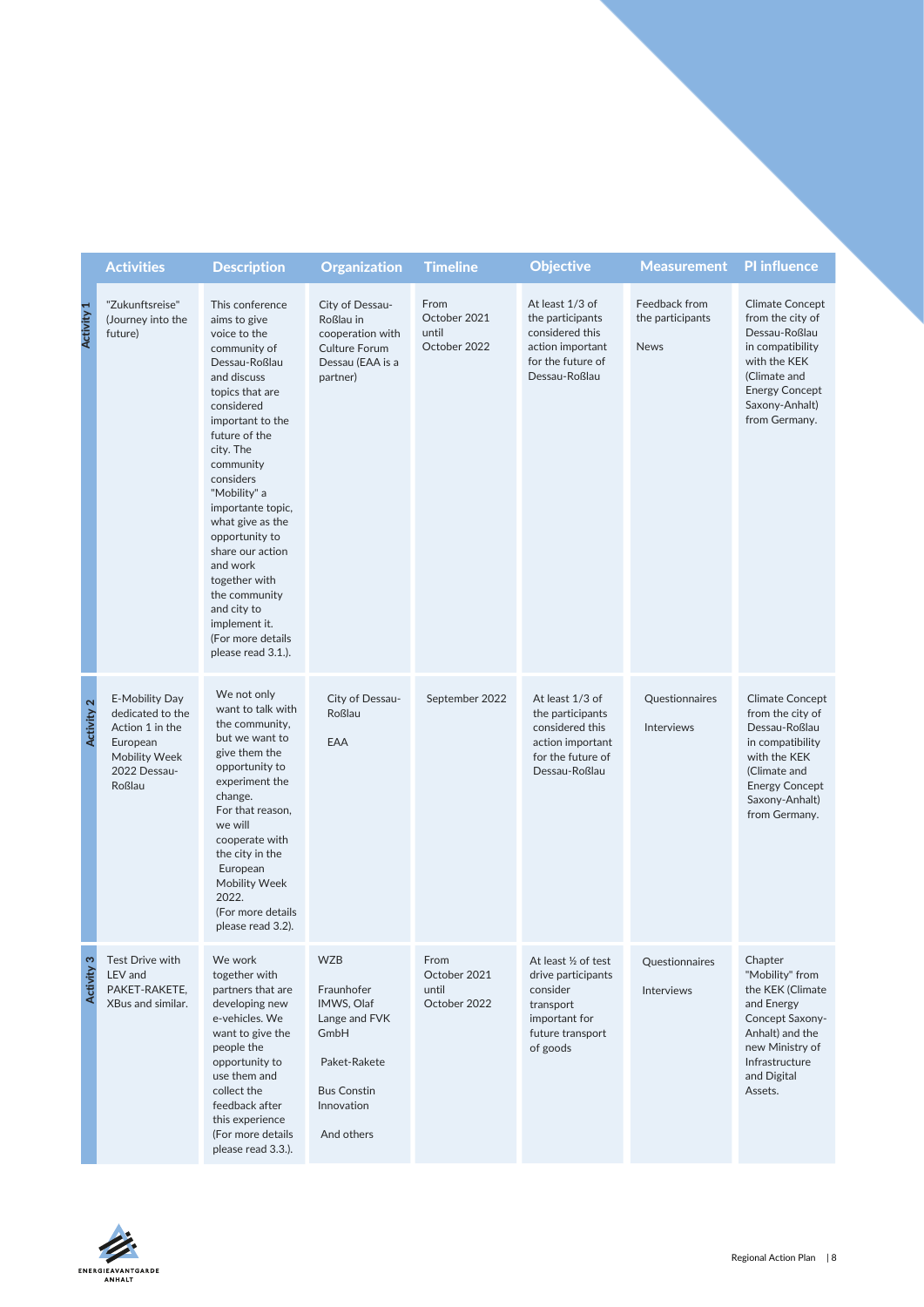|               | <b>Activities</b>                                          | <b>Description</b>                                                                                                                                                                                                                                                                                                                                                                                  | Organization                   | <b>Timeline</b>                             | <b>Objective</b>                                                                                                                                  | <b>Measurement</b>                        | <b>PI</b> influence                                                                                                                                                         |
|---------------|------------------------------------------------------------|-----------------------------------------------------------------------------------------------------------------------------------------------------------------------------------------------------------------------------------------------------------------------------------------------------------------------------------------------------------------------------------------------------|--------------------------------|---------------------------------------------|---------------------------------------------------------------------------------------------------------------------------------------------------|-------------------------------------------|-----------------------------------------------------------------------------------------------------------------------------------------------------------------------------|
| Activity 4    | Digital 3D-mock-<br>up of the city                         | After give to the<br>community the<br>opportunity to<br>experience<br>electric vehicles<br>in the European<br>Mobility Week,<br>we aim to show<br>them how<br>Dessau-Roßlau<br>will effectively<br>look after the<br>implementation<br>of our ideas.<br>For that we will<br>develop a 3D<br>mock-up in<br>cooperation with<br>students of the<br>region.<br>(For more details<br>please read 3.4.). | EAA<br>Hochschule<br>Merseburg | From<br>April 2022<br>until<br>January 2023 | At least 1/4 of<br>respondents<br>consider that<br>they could<br>visualise the<br>practical<br>application of<br>the mock-up in<br>Dessau-Roßlau. | Questionnaires<br><b>Interviews</b>       | <b>Climate Concept</b><br>from the city of<br>Dessau-Roßlau<br>in compatibility<br>with the KEK<br>(Climate and<br><b>Energy Concept</b><br>Saxony-Anhalt)<br>from Germany. |
| 5<br>Activity | Inauguration of<br>the E-Mobility<br>Information<br>Centre | The high point of<br>the Action 1 will<br>be the<br>inauguration of<br>the E-Mobility<br>Information<br>Centre, where all<br>the community<br>will receive<br>information about<br>the new mobility<br>options of the<br>city.<br>(For more details<br>please read 3.5.).                                                                                                                           | City of Dessau-<br>Roßlau      | January 2023                                | Implementation<br>of E-Mobility<br>Information<br>Centre                                                                                          | Opening the<br>centre to the<br>community | Chapter<br>"Mobility" from<br>the KEK (Climate<br>and Energy<br>Concept Saxony-<br>Anhalt) and the<br>new Ministry of<br>Infrastructure<br>and Digital<br>Assets.           |

#### 3.1. "ZUKUNFTSREISE" DESSAU-ROßLAU

The city of Dessau-Roßlau is organising the event "Zukufsreise" according to the method of a future conference, which in English means "journey into the future". This event aims to exchange ideas and identify the needs and expectations of the community of Dessau-Roßlau regarding the future of the city in regard to climate change and other environmental problems. We are one of the partner entities of this project and our aim is to support the community and the city that considers mobility as an area to work on and improve in the future of the city. For this reason, the INTENSIFY project, more specifically this action 1, fit perfectly in this event and in our goal with the participation and partnership.

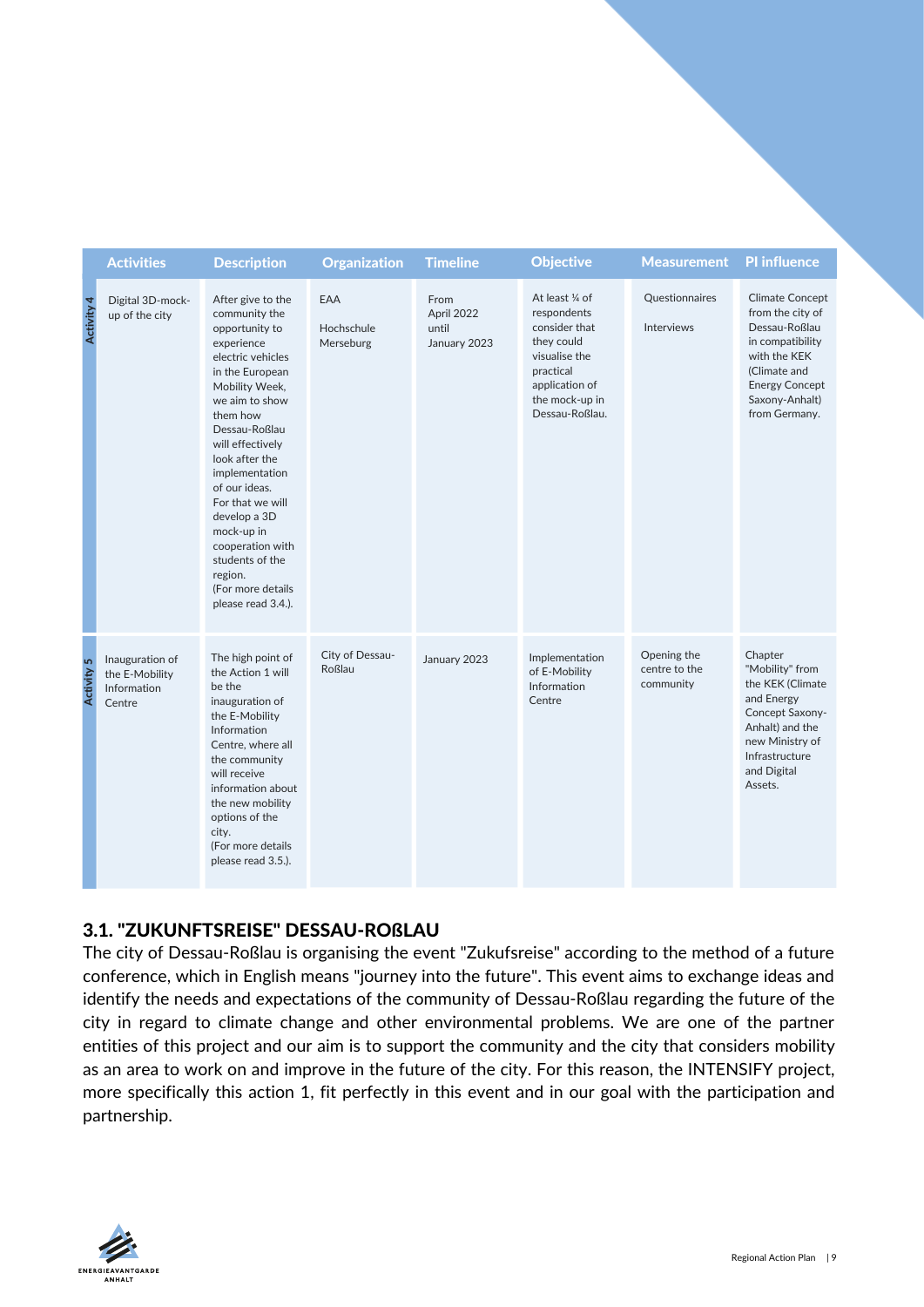The start of this event was planned for 2020, but due to the pandemic COVID-19 it has been postponed to October 2021. In fact, it coincides perfectly with the start of phase two of the INTENSIFY project, which is an advantage for us. However, this postponement made it difficult to have an initial contact with the community, which would have allow us to understand the openness and acceptance of our action by the community of Dessau-Roßlau. Fortunatly in October 2021 we could understand the importance that mobility represents to the community, aiming a better future of Dessau-Roßlau. A sample of 80 participants representing the local community were present at this event and divided in eight groups, each one with a different theme.

October is just the beginning of this 'journey into the future' and we have several activities planned for the course of this event and for the next steps, namely:

- Phase 1 Participation in the preparation of the future conference, selection of the method, selection of those involved, formulation of goals. Closed. Energy Avantgarde sent a representative to this steering group.
- Phase 2 Participation in the opening event and understanding the community needs regarding mobility: in this phase our role is to respond to possible questions regarding the feasibility of adopting new means of transport and the redesign of the current reality of Dessau-Roßlau in terms of mobility. As mentioned, in this phase the main objective is the survey of the community needs and not the direct presentation of ideas and projects.
- Phase 3 Presentation of the INTENSIFY project and the Good Practice from Milton Keynes and adaptation to the reality of Dessau-Roßlau: In the third phase we will present the INTENSIFY project and provide a virtual visit to the city of Milton Keynes. This visit will open minds on the reality of cities that have adopted more efficient alternatives from an environmental point of view, through the concrete example of what already exists at present and what will exist in the future in Dessau-Roßlau. Also in this phase we will show some multimedia elements with the reality of Milton Keynes adapted to Dessau-Roßlau (for example through cartoons and photo montages). At this point of the event, the active participation of stakeholders is essential, not only to answer more detailed and targeted questions, but also to ensure the feasibility of the implementation.
- Phase 4 Presentation of the model of future Dessau-Roßlau: in this phase we will develop and present a 3D mock-up of what the city of Dessau-Roßlau will look like after the implementation of the action. This mock-up will also graphically represent the impact in terms of CO2 emissions reduction and the contribution to the quality of the environment and the health of the community. This 3D animation will be done in partnership with students from the region, giving them the possibility to be active in the project. In this step not only do we involve the younger community, but reduce costs at the same time.
- Community questionnaires: In all phases of the event, questionnaires and interviews will be conducted, in order to collect feedback and adapt, develop and improve our action and performance. The processing of the data collected in the questionnaires and interviews will be essential for the monitoring and achievement of our objective.

Our main objective for this event is, that at least 1/3 of the participants consider Action 1 important for the future of Dessau-Roßlau.

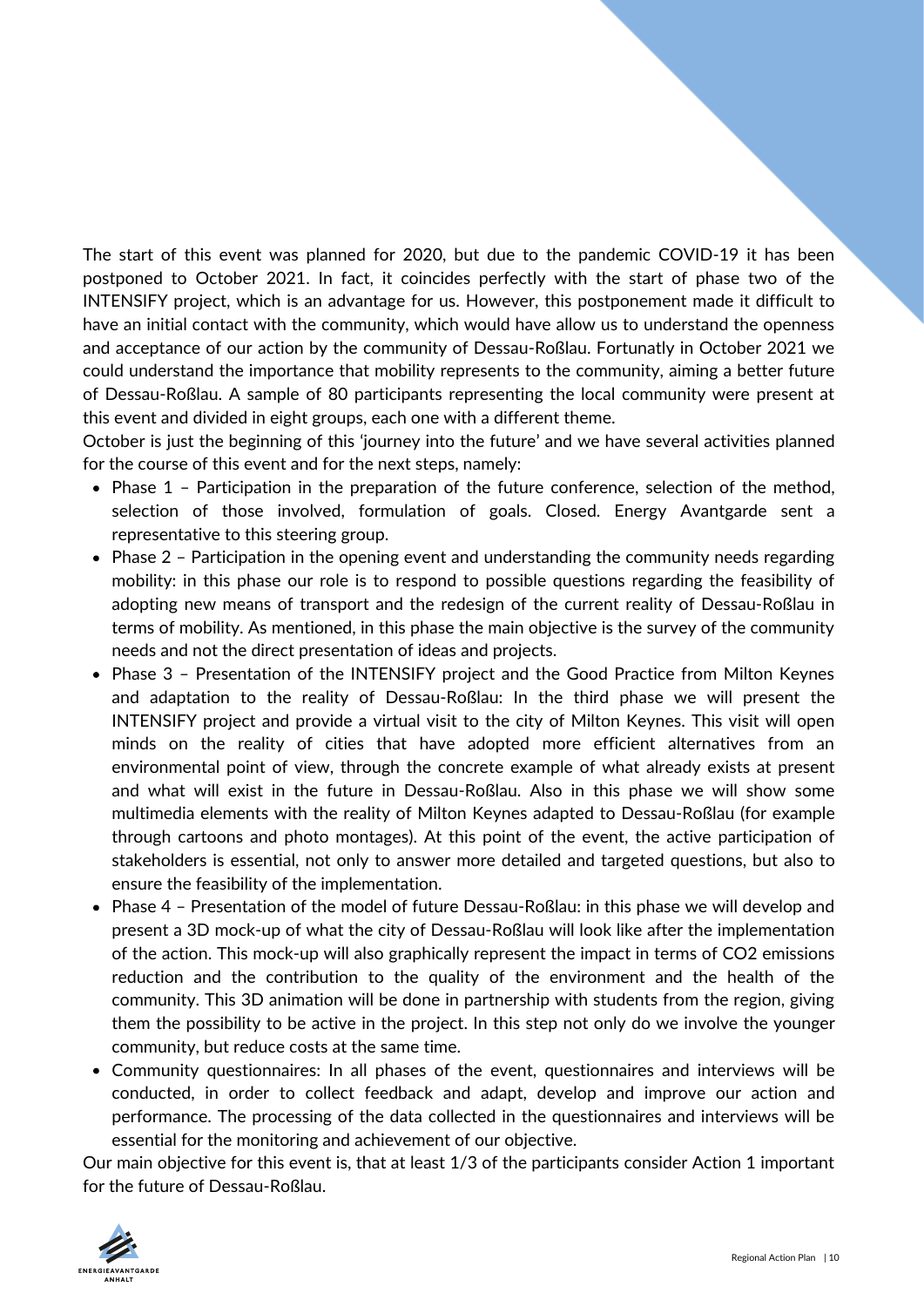#### 3.2. EUROPEAN MOBILITY WEEK 2022 IN DESSAU-ROßLAU

On the one hand the opportunity to participate in the "Zukunftsreise", an event which is organised by the city of Dessau-Roßlau represents an excellent opportunity to implement action 1, on the other hand it also limiting, because we are dependent of the timeline and decisions of the city.

For this reason and also because we want to test the acceptance of the community to this role model that we want to implement, we decided to not just tell the community how Dessau-Roßlau will look like, but giving them the chance experience the change.

This event will happen during the European Mobility Week 2022 in September, at the end of the journey to the future, organised by the city of Dessau-Roßlau. If our participation at this event works as we plan, the European Mobility Week will be "the cherry on the top of the cake". Through it we want the community to understand, that our vision is possible and give them the opportunity to test the new reality that we intend to implement.

Our objective with this event is also that at least 1/3 of the participants consider Action 1 important for the future of Dessau-Roßlau.

#### 3.3. TEST DRIVE – LIGHT ELETRIC VEHICLE (LEV) AND RAKET PAKETE

During phase 3 of the "Zukunftsreise" and potentially at the European Mobility Week electric vehicles will be available to the community as test drive.

The aim of this is to show that options and solutions already exist, as well as to prove the comfort and usefulness of this type of vehicles.

For this purpose we will use the Cargo Cruiser II, which is being developed by three parties: our [Stakeholder Fraunhofer IMWS, Olaf Lange and FVK GmbH \(https://innovative](https://innovative-produktkreislaeufe.de/resswinn/en/Projects/LEVmodular.html)produktkreislaeufe.de/resswinn/en/Projects/LEVmodular.html). We will also use the Paket-Rakete project [\(https://paket-rakete.de/\)](https://paket-rakete.de/), a project from the region that shown interesse to expand its work also to Dessau-Roßlau. We are always opened to news partnerships and looking for new opportunities, so it is still opened the participation of the project XBus [\(www.electrive.net\)](http://www.electrive.net/), the LEV-projects of Constin Innovations ([https://www.constin.de](https://www.constin.de/)) and similares.

#### 3.4. 3D DIGITAL 3D- MOCK-UP OF THE CITY

To demonstrate how Dessau-Roßlau will look like in terms of E-Mobility we decided to create a 3D digital mock-up of the city. This mock-up will be available in the E-Mobility Information Centre, as well as the associated website and will also be presented at events, as a multimedia support. This 3D mock-up will be also in the E-Mobility Information Centre and will be produced in cooperation with the Hochschule Merseburg.

Our main objective with this mock-up is that at least ¼ of respondents consider that through it they could visualise the practical applications in Dessau-Roßlau.

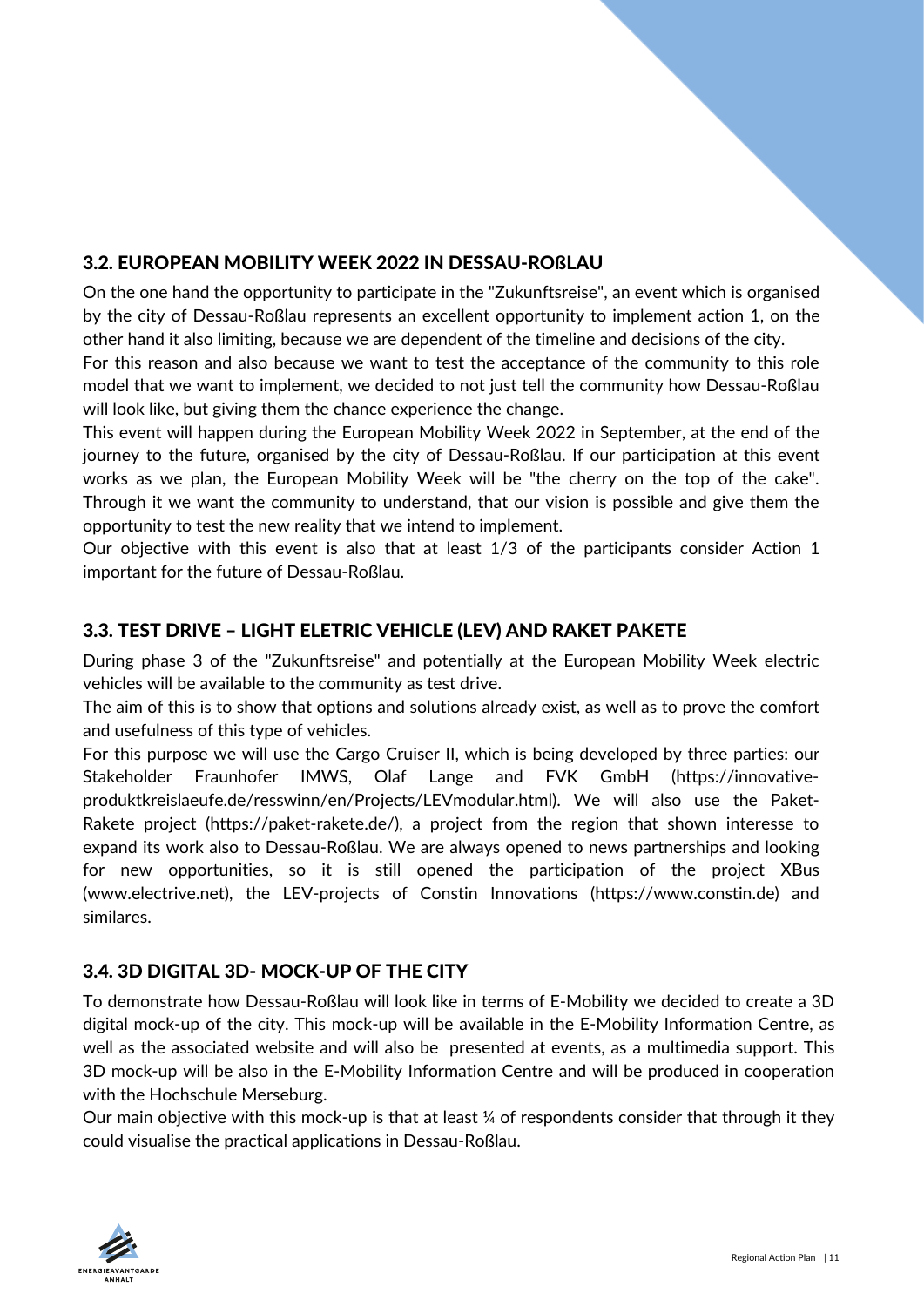#### <span id="page-11-0"></span>3.5. E-MOBILITY INFORMATION CENTRE, MOBILITY HUB

The last activity is the pinnacle of the implementation of action 1. We learned with MK that to change the mobility of a city, we have to support the community and give the people the opportunity to be involved and test e-vehicles. For that reason, we will also create an information center, which had already been considered by the city as an option, next to the main railway station, as part of another project. However, it was never implemented. For this reason, we intend to go ahead with the actual construction of the information centre.

The city has a place in the city centre that can be used for this purpose. It represents a great opportunity to engage the community, due to the central localization. It will be an extension of the services of the city of Dessau-Roßlau and will work together with local tourism, with the aim to support and involve the community in the life and activities of the city and be act as a role model. All information regarding the E-Mobility in Dessau-Roßlau will be available at the E-Mobility Information Centre in physical and digital format (website and social media).

The success of Action 1 will be measure with the real implementation of this e-mobility information centre.

| <b>Stakeholder</b>                               | <b>Field / Activity</b>                                       | <b>Role in RAP</b>                                                              |
|--------------------------------------------------|---------------------------------------------------------------|---------------------------------------------------------------------------------|
| Stadt Dessau-Roßlau                              | Urban planning, inner city development,<br>climate protection | Climate protection goals and monitoring, urban<br>climate protection management |
| DVG - Dessauer Verkehrs GmbH                     | Transport company                                             | Implementation of the goals, development of<br>new mobility offers              |
| NASA - Nahverkehrsservice Sachsen-Anhalt<br>GmbH | Local public transport company, regional bus<br>routes        | Integration of city in regional mobility offers,<br>regional ticketing          |
| <b>WZB Berlin</b>                                | Scientific research and strategy develoment                   | Advice on mobility concept                                                      |
| Fraunhofer IMWS                                  | Scientific research                                           | LEV co-authoring                                                                |

#### 4. Stakeholders involved

#### 5. Timeframe

| <b>Activity</b>                                                  | <b>Date</b>                          | Status         |
|------------------------------------------------------------------|--------------------------------------|----------------|
| Zukunftsreise                                                    | From 2019 until 2022                 | In process     |
| EAA - Mobility Dessau-Roßlau Event                               | From Mai 2021 until October 2022     | Scheduled      |
| Test Drive with LEV - Light Electric Vehicle<br>(and/or similar) | From January 2021 until October 2022 | Scheduled      |
| <b>E-Mobility Information Centre</b>                             | Januar 2023                          | In development |
| 3D-Mock-up of the city of Dessau-Roßlau                          | From April 2022 until August 2022    | In development |

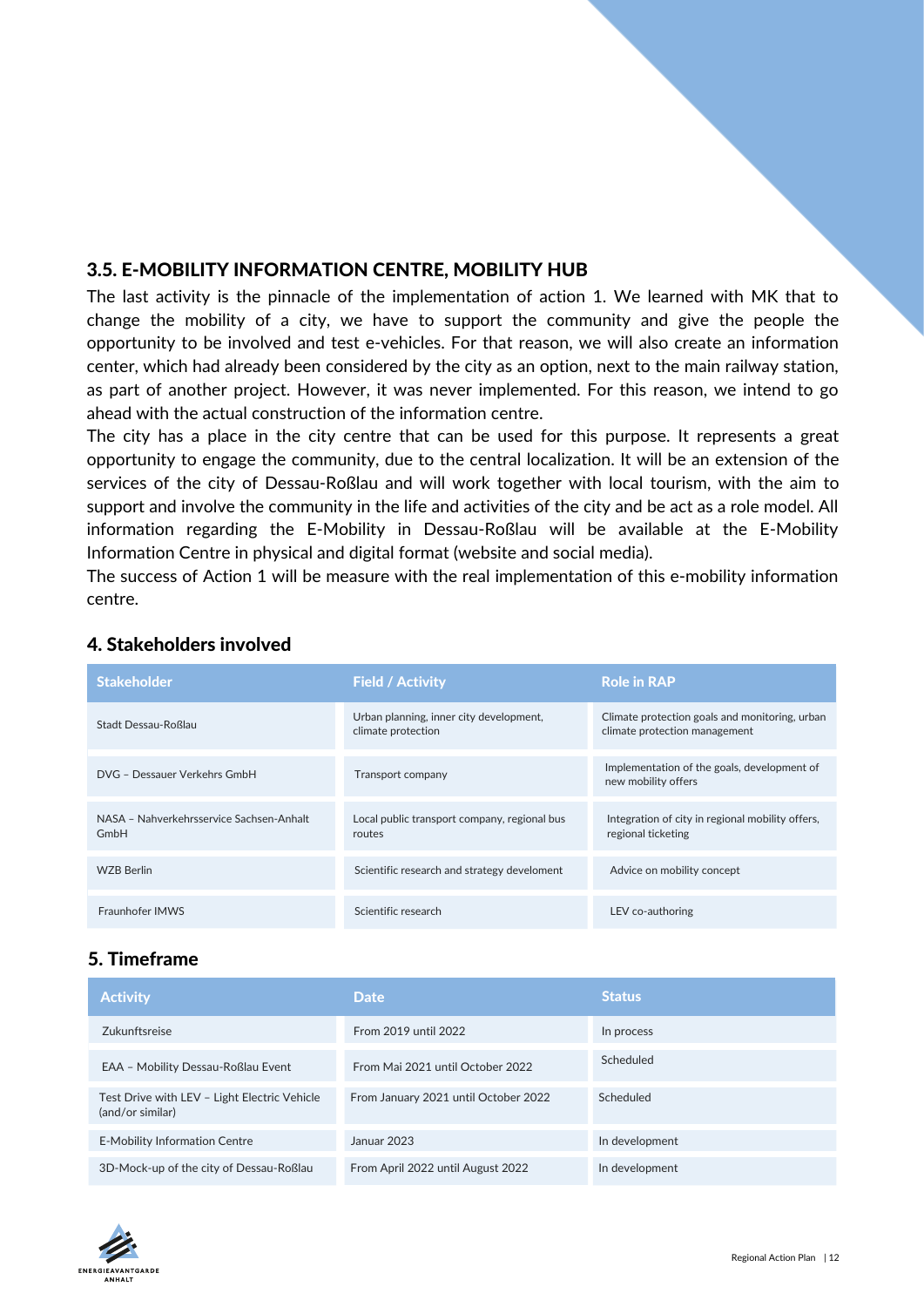#### <span id="page-12-0"></span>6. Costs and Funding Sources

| <b>Activity</b>                                   | Costs $(E)$ | <b>Application</b>    | <b>Funding Source(s)</b>              |
|---------------------------------------------------|-------------|-----------------------|---------------------------------------|
| Translation of the virtual visit to Milton Keynes | 200€        | Activities 1 and 5    | EAA                                   |
| Elaboration of the 3D digital model of the city   | 6000€       | Activities 1, 4 and 5 | The city of Dessau-Roßlau and EAA     |
| <b>STAFF</b>                                      | 32000€      | All activities        | EAA                                   |
| Air quality assessment                            | 1000€/year  | Activity 1, 2 and 5   | The city of Dessau-Roßlau             |
| Transport assessment                              | 1000€/year  | Activity 1, 2 and 5   | The city of Dessau-Roßlau             |
| Events location                                   | 5000€       | Activity 1, 2 and 3   | The city of Dessau-Roßlau             |
| LEV und Paket Rakete Test Drive                   | 8000€       | All activity 3        | Paket Rakete, Fraunhofer IMWS and EAA |
| Print material                                    | 3000€       | All activities        | EAA                                   |